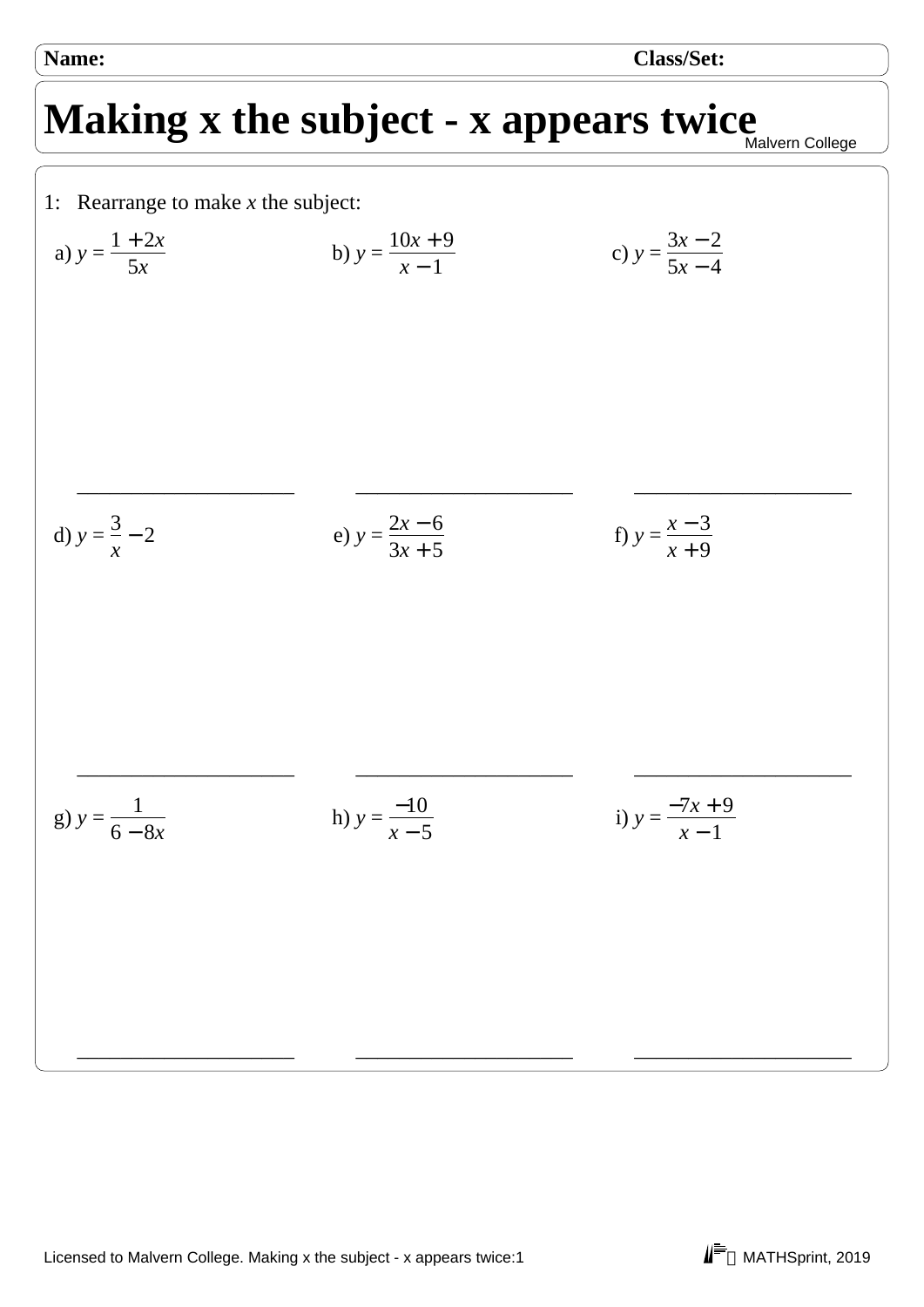2: Rearrange to make *x* the subject:  
\na) 
$$
y = \frac{1 + 3x}{4x}
$$
 \nb)  $y = \frac{6}{x} + 5$  \nc)  $y = \frac{9x - 6}{6x - 5}$   
\nd)  $y = \frac{10}{x - 7}$  \ne)  $y = \frac{1}{3 + 9x}$  \nf)  $y = \frac{2x + 10}{5x - 2}$   
\ng)  $y = \frac{x - 7}{x + 4}$  \nh)  $y = \frac{-5x - 5}{5x - 3}$  \ni)  $y = \frac{-2}{x} + 10$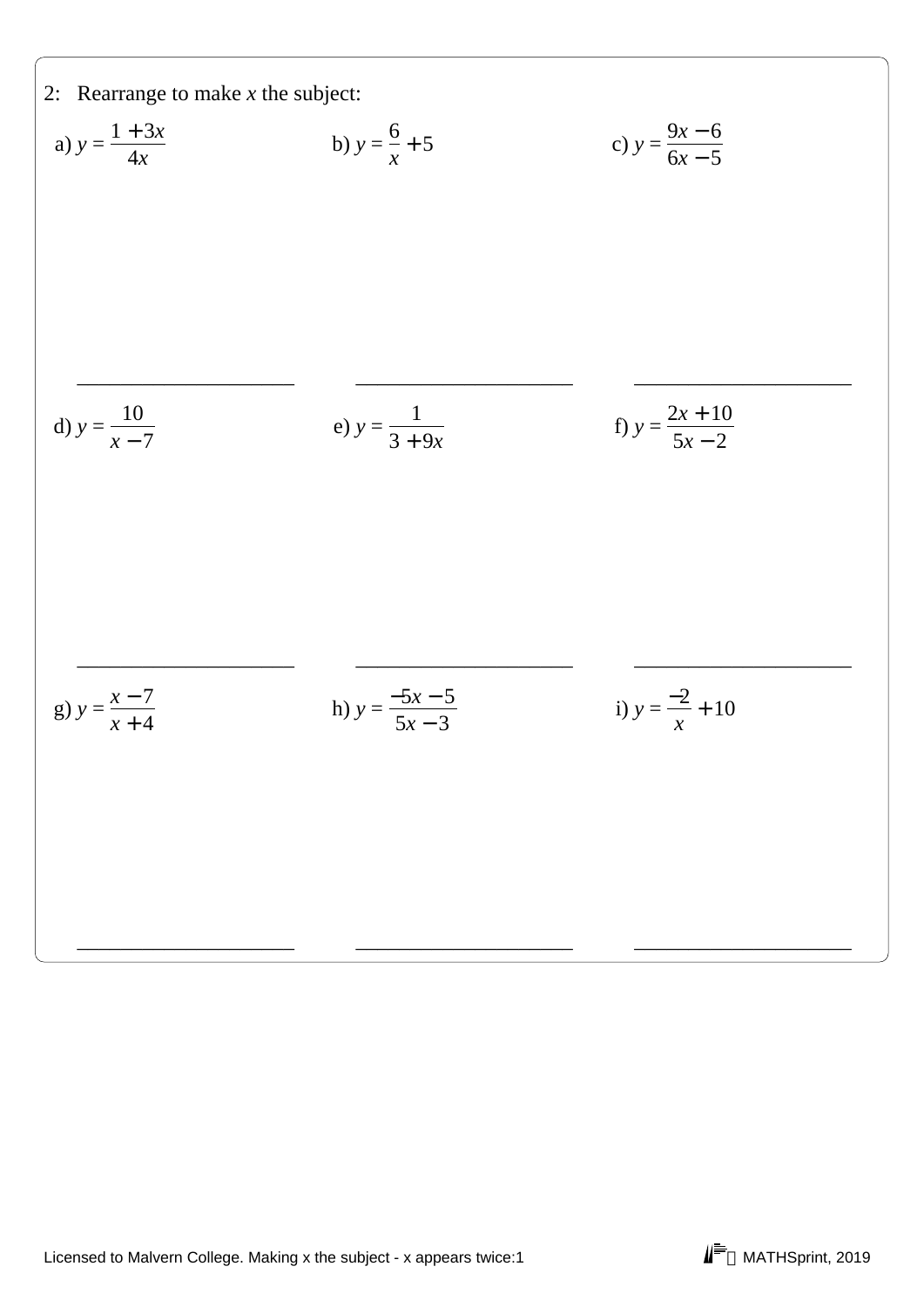3: Rearrange to make *x* the subject:  
\na) 
$$
y = \frac{-1 + 6x}{10x}
$$
  
\nb)  $y = \frac{5}{x - 5}$   
\nc)  $y = \frac{3x - 9}{4x - 2}$   
\nd)  $y = \frac{1}{8 + 5x}$   
\ne)  $y = \frac{x + 8}{x - 6}$   
\nf)  $y = \frac{8x + 4}{x - 1}$   
\ng)  $y = \frac{-5}{x - 7}$   
\nh)  $y = \frac{4x - 10}{5x - 4}$   
\ni)  $y = \frac{-1 - 6x}{10x}$